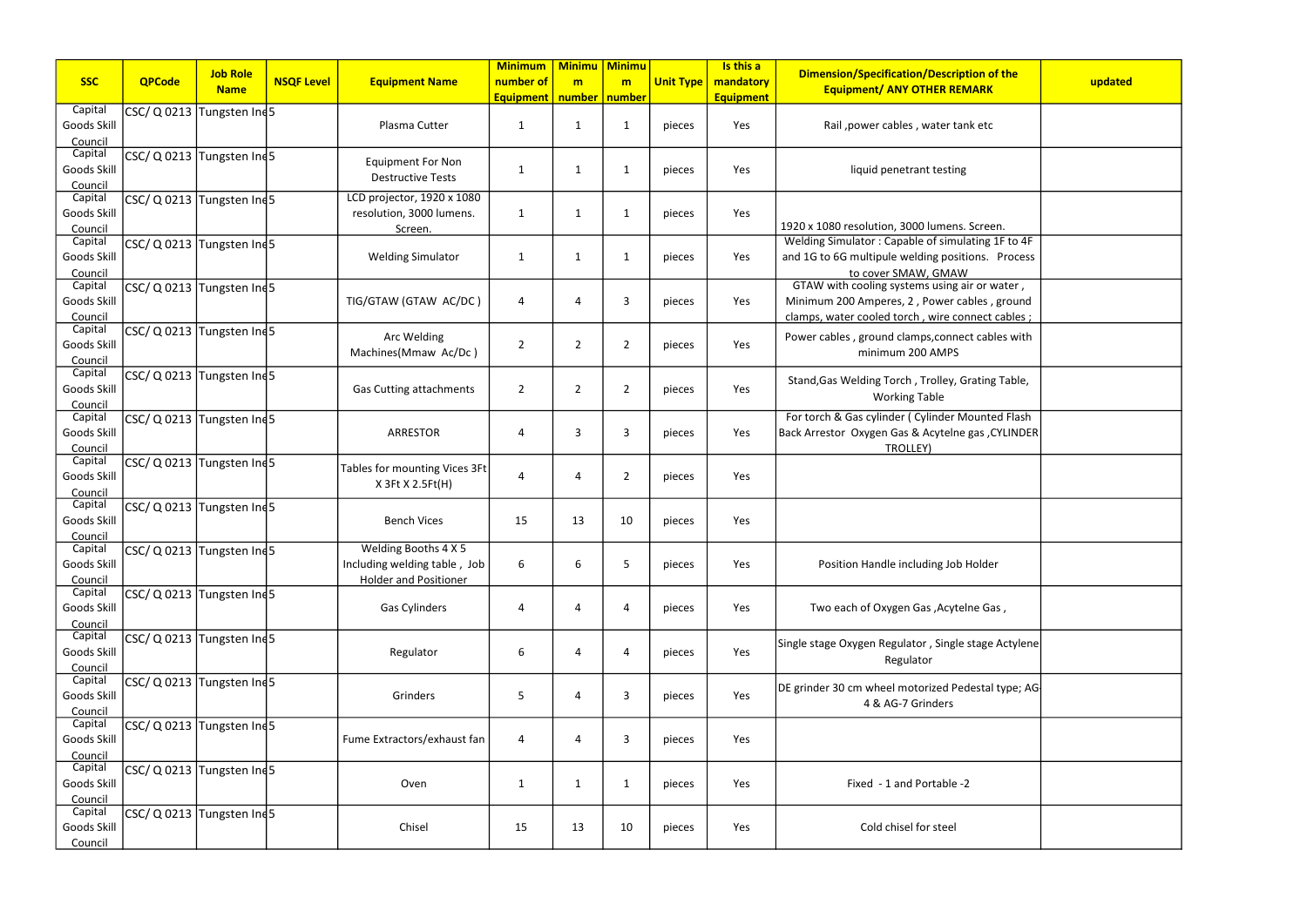| File, Bastard Cut 10" to 14"                         |  |
|------------------------------------------------------|--|
|                                                      |  |
| Vire Brush or Carbon Steel Wire<br><b>Brush</b>      |  |
|                                                      |  |
|                                                      |  |
| Divider                                              |  |
|                                                      |  |
| ather hand Gloves                                    |  |
| ear plug                                             |  |
| mouth mask                                           |  |
| Grinding Helmet                                      |  |
| r welding Flex Cotton Jacket with<br>Leather Sleeves |  |
| Goggles                                              |  |
| Leg Guard                                            |  |
| <b>Hand Guard</b>                                    |  |
| <b>Steel Toed Work Boots</b>                         |  |
|                                                      |  |
|                                                      |  |

| Capital<br>Goods Skill<br>Council        | $CSC/Q$ Q 0213 Tungsten Ind5  | Center Punch/Dot Punch | 15             | 13             | 10           | pieces | Yes |                                                                     |  |
|------------------------------------------|-------------------------------|------------------------|----------------|----------------|--------------|--------|-----|---------------------------------------------------------------------|--|
| Capital<br>Goods Skill<br>Council        | $CSC/Q$ Q 0213 Tungsten Ind 5 | File set/Hacksaw Frame | 15             | 13             | 10           | pieces | Yes | Half Round File, Bastard Cut 10" to 14"                             |  |
| Capital<br>Goods Skill<br>Council        | CSC/ Q 0213 Tungsten Ind5     | <b>Try Square</b>      | 15             | 13             | 10           | pieces | Yes |                                                                     |  |
| Capital<br>Goods Skill<br>Council        | CSC/ Q 0213 Tungsten Ind5     | wire brush             | 15             | 13             | 10           | pieces | Yes | Stainless Steel Wire Brush or Carbon Steel Wire<br><b>Brush</b>     |  |
| Capital<br>Goods Skill<br>Council        | $CSC/Q$ Q 0213 Tungsten Ind 5 | Tongs                  | 15             | 13             | 10           | pieces | Yes |                                                                     |  |
| Capital<br>Goods Skill<br>Council        | CSC/ Q 0213 Tungsten Ind5     | <b>Steel Rule</b>      | 10             | 10             | 10           | pieces | Yes |                                                                     |  |
| Capital<br>Goods Skill<br>Council        | CSC/ Q 0213 Tungsten Ind5     | Divider                | 5              | 5              | 5            | pieces | Yes | Divider                                                             |  |
| Capital<br>Goods Skill<br>Council        | $CSC/Q$ Q 0213 Tungsten Ind 5 | Power Saw              | $\overline{2}$ | $\overline{2}$ | $\mathbf{1}$ | pieces | Yes |                                                                     |  |
| Capital<br>Goods Skill<br>Council        | CSC/ Q 0213 Tungsten Ind5     | <b>Hand Gloves</b>     | 30             | 25             | 20           | pieces | Yes | Leather hand Gloves                                                 |  |
| Capital<br>Goods Skill<br>Council        | CSC/ Q 0213 Tungsten Ind5     | ear plug               | 30             | 25             | 20           | pieces | Yes | ear plug                                                            |  |
| Capital<br><b>Goods Skill</b><br>Council | $CSC/Q$ Q 0213 Tungsten Ind 5 | mouth mask             | 30             | 25             | 20           | pieces | Yes | mouth mask                                                          |  |
| Capital<br>Goods Skill<br>Council        | CSC/ Q 0213 Tungsten Ind5     | <b>Grinding Helmet</b> | 15             | 13             | 10           | pieces | Yes | <b>Grinding Helmet</b>                                              |  |
| Capital<br>Goods Skill<br>Council        | CSC/ Q 0213 Tungsten Ind5     | Leather Apron          | 20             | 15             | 10           | pieces | Yes | Leather Apron or welding Flex Cotton Jacket with<br>Leather Sleeves |  |
| Capital<br>Goods Skill<br>Council        | $CSC/Q$ Q 0213 Tungsten Ind 5 | Goggles                | 30             | 25             | 20           | pieces | Yes | Goggles                                                             |  |
| Capital<br>Goods Skill<br>Council        | CSC/ Q 0213 Tungsten Ind5     | Leather Leg Guard      | 20             | 15             | 10           | pieces | Yes | Leg Guard                                                           |  |
| Capital<br>Goods Skill<br>Council        | $CSC/Q$ Q 0213 Tungsten Ind 5 | Leather Hand Guard     | 20             | 15             | 10           | pieces | Yes | <b>Hand Guard</b>                                                   |  |
| Capital<br>Goods Skill<br>Council        | $CSC/Q$ Q 0213 Tungsten Ind 5 | safety shoes           | 30             | 25             | 20           | pieces | Yes | Leather Steel Toed Work Boots                                       |  |
| Capital<br>Goods Skill<br>Council        | CSC/ Q 0213 Tungsten Ind5     | Scriber                | $\overline{7}$ | $\mathsf S$    | 5            | sets   | Yes |                                                                     |  |